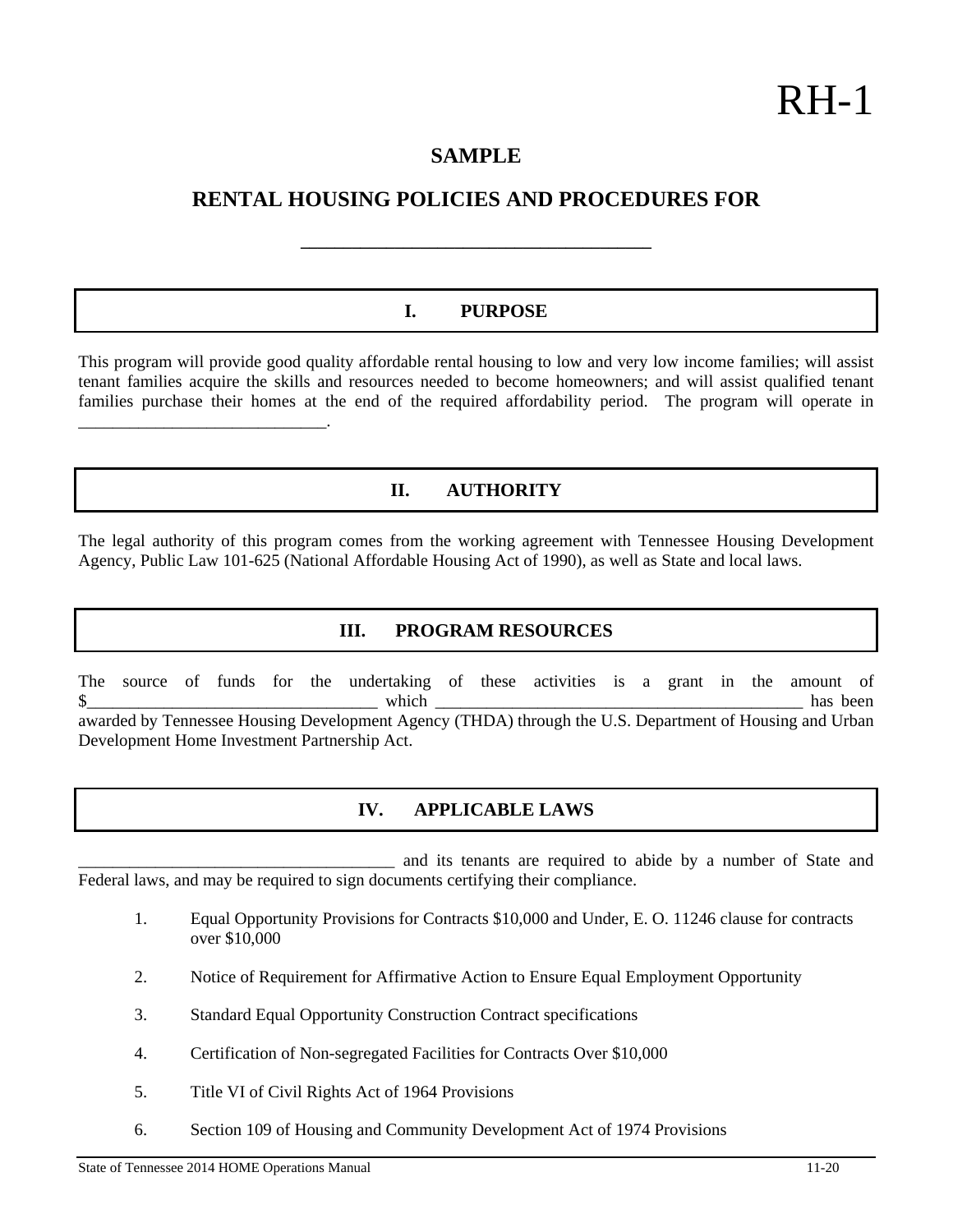- 7. Section 3 Compliance Provisions of the HUD Act of 1968
- 8. Age Discrimination Act of 1975 Provisions
- 9. Section 504 Affirmative Action for Handicapped Provisions
- 10. Lead-based Paint Hazard Provisions
- 11. Access to Records/Maintenance of Records Provisions
- 12. Conflict of Interest Provisions
- 13. Certification of Bidder Regarding Equal Employment Opportunity
- 14. Certification of Bidder Regarding Section 3 and Segregated Facilities
- 15. Contractor Section 3 Plan Format
- 16. Subcontractor Certification Regarding Equal Employment Opportunity
- 17. Subcontractor Certification Regarding Section 3 and Segregated Facilities
- 18. National Environmental Policy Act of 1969 (NEPA), 24 CFR parts 50 and 58
- 19. Conflict of Interest provisions in 24 CFR 85.36 and OMB Circular A-110
- 20. Debarment and Suspension provisions as required by 24 CFR part 24
- 21. Drug Free Workplace policy

# **V. AFFIRMATIVE MARKETING PROCEDURES**

\_\_\_\_\_\_\_\_\_\_\_\_\_\_\_\_\_\_\_\_\_\_\_\_\_\_\_\_\_ is committed to non-discrimination and equal opportunity in housing, and will seek to attract eligible tenants without regard to race, color, religion, sex, familial status, national origin, age or disability. In order to inform the public and potential tenants of available housing units, \_\_\_\_\_\_\_\_\_\_\_\_\_\_\_\_\_\_\_\_\_\_\_\_\_\_\_\_\_\_ will:

- 1. Make this information known through advertisements and announcements in the local media which include the Equal Opportunity logotype or slogan; and
- 2. Notify the local PHA or THDA's satellite office to request that applicants on their waiting lists be informed of upcoming vacancies; and
- 3. Contact community organizations, places of worship, employment centers, fair housing groups or housing counseling agencies to solicit applications from persons in the housing market area who are not likely to apply for housing without special outreach (e.g., racial minorities and female head of households).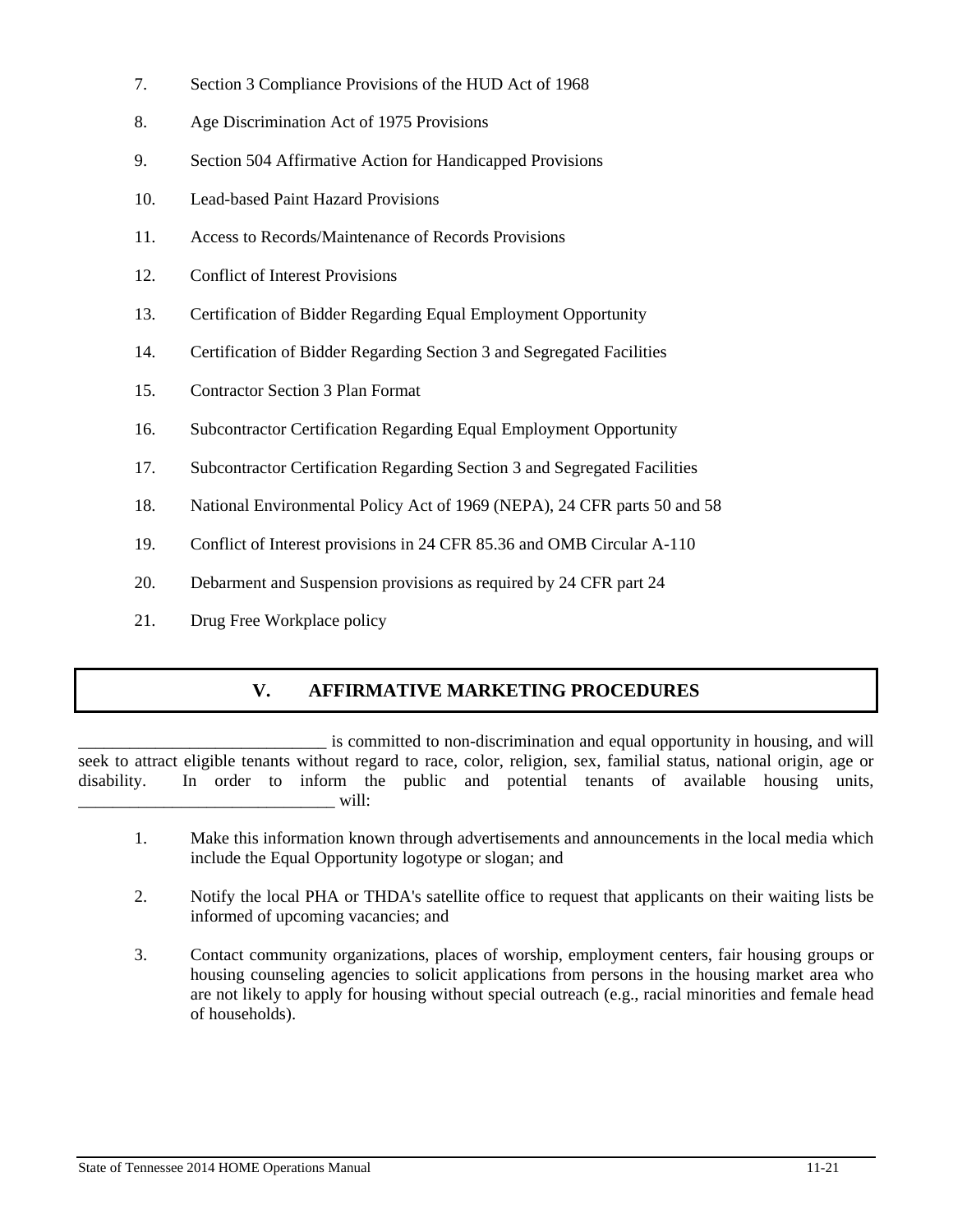# **VI. TENANT SELECTION - INCOME DETERMINATION**

- A. **INCOME LIMITS** HOME funds can only be used to benefit low and very low income households. The income limits applicable are the current "Income Limits for Low-Income and Very Low-Income Families" (adjusted for family size) produced by the Department of Housing and Urban Development. Tennessee figures are list at www.thda.org under the Community Programs tab.
- B. **ANNUAL INCOME (GROSS INCOME)** The State's HOME program uses the income definitions of the Section 8 program to determine the annual income (gross income) used to classify a household for purposes of eligibility. Annual income means all amounts, monetary or not, which:
	- 1. Go to, or on behalf of, the family head or spouse (even if temporarily absent) or to any other family member;
	- 2. Are anticipated to be received from a source outside the family during the 12-month period following admission or annual reexamination effective date. In other words, it is the household's *future or expected* ability to pay rather than its past earnings that is used to determine program eligibility. If it is not feasible to anticipate a level of income over a 12-month period, the income anticipated for a shorter period may be annualized, subject to a redetermination at the end of the shorter period; and
	- 3. Which are not specifically excluded in paragraph 6.8 (Income Exclusions) below.
	- 4. Annual income also means amounts derived (during the 12-month period) from assets to which any member of the family has access.
	- 5. MONTHLY GROSS INCOME Monthly gross income is Annual Gross Income divided by 12 months.
- C. **ASSETS** In general terms, an asset is a cash or noncash item that can be converted to cash. There is no asset limitation for participation in the HOME program. Income from assets is, however, recognized as part of Annual Gross Income. Assets have both a market value and a cash value.
	- 1. MARKET VALUE The market value of an asset is simply its dollar value on the open market. For example, a stock's market value is the price quoted on a stock exchange on a particular day, and a property's market value is the amount it would sell for on the open market. This may be determined by comparing the property with similar, recently sold properties.
	- 2. CASH VALUE The cash value of an asset is the market value less reasonable expenses required to convert the asset to cash, including:
		- a. Penalties or fees for converting financial holdings. Any penalties, fees, or transaction charges levied when an asset is converted to cash are deducted from the market value to determine its cash value (e.g., penalties charged for premature withdrawal of a certificate of deposit, the transaction fee for converting mutual funds, or broker fees for converting stocks to cash); and/or
		- b. Costs for selling real property. Settlement costs, real estate transaction fees, payment of mortgages/liens against the property, and any legal fees associated with the sale of real property are deducted from the market value to determine equity in the real estate.
		- c. Under Section 8 rules, only the cash value (rather than market value) of an item is counted as an asset.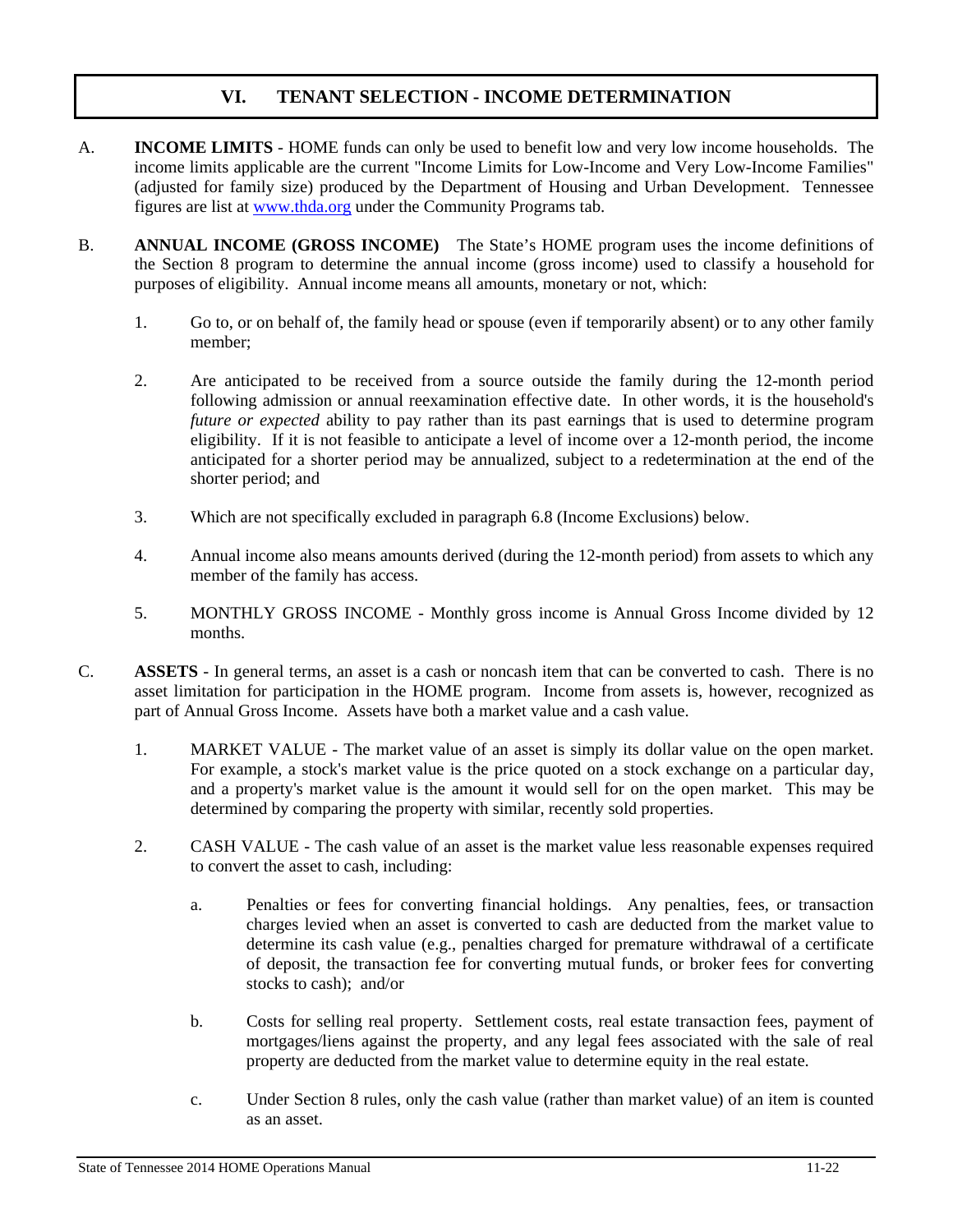- D. **INCOME FROM ASSETS** The income counted is the actual income generated by the asset (e.g., interest on a savings or checking account.) The income is counted even if the household elects not to receive it. For example, although a household may elect to reinvest the interest of dividends from an asset, the interest or dividends is still counted as income.
	- 1. The income from assets included in Annual Gross Income is the income that is anticipated to be received during the coming 12 months.

 a. To obtain the anticipated interest on a savings account, the current account balance can be multiplied by the current interest rate applicable to the account; or

 b. If the value of the account is not anticipated to change in the near future and interest rates have been stable, a copy of the IRS 1099 form showing past interest earned can be used.

- c. Checking account balances (as well as savings account balances) are considered an asset. This is a recognition that some households keep assets in their checking accounts, and is not intended to count monthly income as an asset. Grantees should use the average monthly balance over a 6-month period as the cash value of the checking account.
- 2. When an Asset Produces Little or No Income:
	- a. If the family's assets are \$5,000 or less, actual income from assets (e.g., interest on a checking account) is not counted as annual income. For example, if a family has \$600 in a non-interest bearing checking account, no actual income would be counted because the family has no actual income from assets and the total amount of all assets is less than \$5,000.
	- b. If the family's assets are greater than \$5,000, income from assets is computed as the greater of:
		- i. actual income from assets, or
		- ii. imputed income from assets based on a passbook rate applied to the cash value of all assets. For example, if a family has \$3,000 in a non-interest bearing checking account and \$5,500 in an interest-bearing savings account, the two amounts are added together. Use the standard passbook rate to determine the annual income from assets for this family.
- 3. Applicants who dispose of assets for less than fair market value (i.e., value on the open market in an "arm's length" transaction) have, in essence, voluntarily reduced their ability to afford housing. Section 8 rules require, therefore, that any asset disposed of for less than fair market value during the 2 years preceding the income determination be counted as if the household still owned the asset.
	- a. The value to be included as an asset is the difference between the cash value of the asset and the amount that was actually received (if any) in the disposition of the asset (less any fees associated with disposal of property, such as a brokerage fee).
	- b. Each applicant must certify whether an asset has been disposed of for less than fair market value. Assets disposed of for less than fair market value as a result of foreclosure, bankruptcy, divorce or separation is not included in this calculation.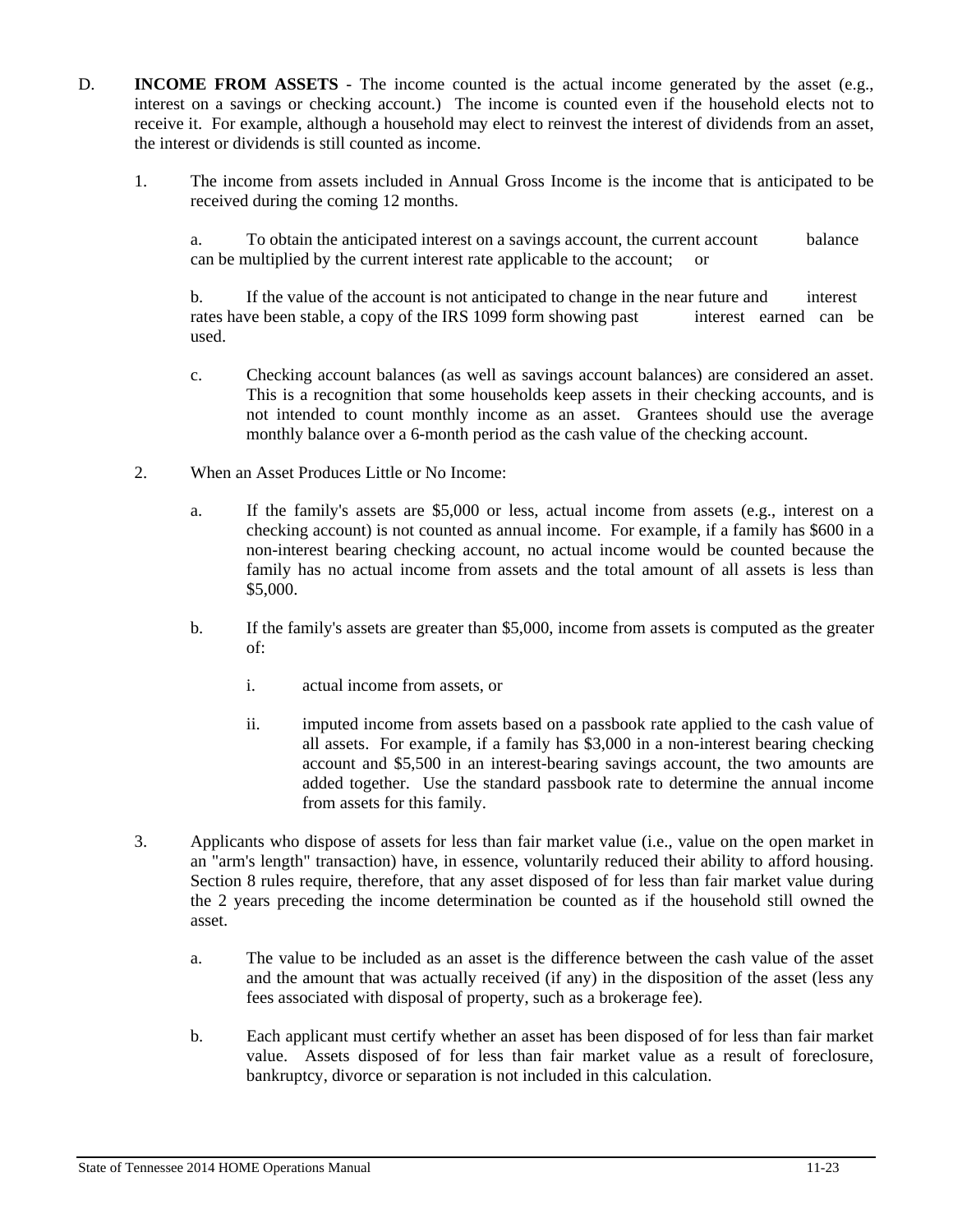c. These procedures are followed to eliminate the need for an assets limitation and to penalize people who give away assets for the purpose of receiving assistance or paying a lower rent.

#### E. **ASSETS INCLUDE:**

- 1. Amounts in savings accounts and six month average balance for checking accounts.
- 2. Stocks, bonds, savings certificates, money market funds and other investment accounts.
- 3. Equity in real property or other capital investments. Equity if the estimated current market value of the asset less the unpaid balance on all loans secured by the asset and reasonable costs (such as broker fees) that would be incurred in selling the asset. *DO NOT INCLUDE EQUITY OF PRINCIPAL RESIDENCE AS AN ASSET FOR HOMEOWNER REHABILITATION PROGRAMS.*
- 4. The cash value of trusts that are available to the household.
- 5. IRA, Keogh and similar retirement savings accounts, even though withdrawal would result in penalty.
- 6. Contributions to company retirement/pension funds that can be withdrawn without retiring or terminating employment.
- 7. Assets which, although owned by more than one person, allow unrestricted access by the applicant.
- 8. Lump sum receipts such as inheritances, capital gains, lottery winnings, insurance settlements, and other claims.
- 9. Personal property held as an investment such as gems, jewelry, coin collections, antique cars, etc.
- 10. Cash value of life insurance policies.
- 11. Assets disposed of for less than fair market value during two years preceding certification or recertification.

#### F. **ASSETS DO NOT INCLUDE:**

- a. Necessary personal property, except as noted under paragraph 6.5(9) (Assets Include) above
- b. Interest in Indian Trust lands
- c. Assets that are part of an active business or farming operation.

 NOTE: Rental properties are considered personal assets held as an investment rather than business assets unless real estate is the applicant/tenant's main occupation.

- d. Assets not accessible to the family and which provide no income to the family.
- e. Vehicles especially equipped for the handicapped.
- f. Equity in owner-occupied cooperatives and manufactured homes in which the family lives.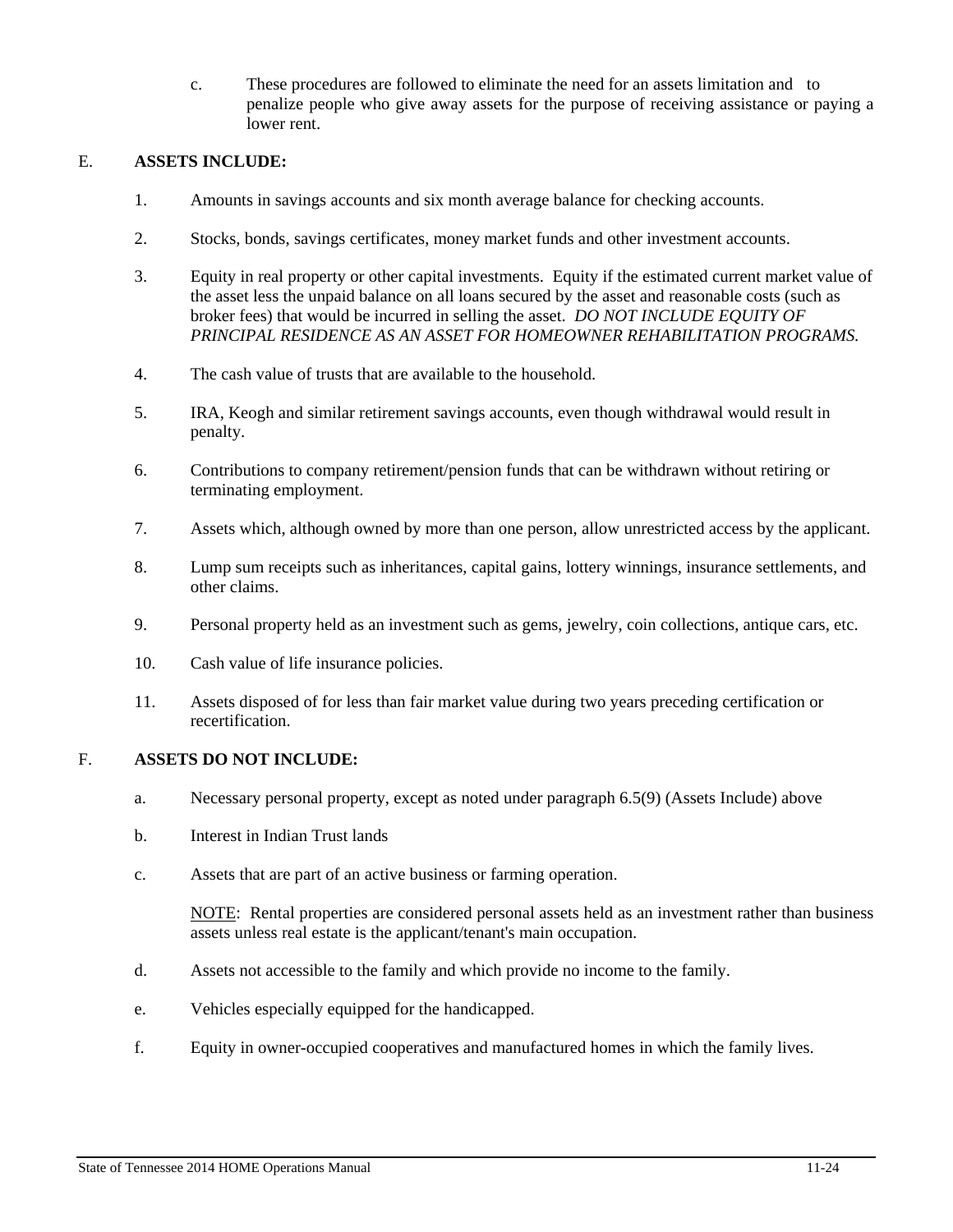- G. **INCOME INCLUSIONS** The following are used to determine the annual income (gross income) of an applicant's household for purposes of eligibility:
	- 1. The full amount, before any payroll deductions, of wages and salaries, over-time pay, commissions, fees, tips and bonuses, and other compensation for personal services.
	- 2. The net income for the operation of a business or profession. Expenditures for business expansion or amortization of capital indebtedness cannot be used as deductions in determining net income; however, an allowance for depreciation of assets used in a business or profession may be deducted, based on straight line depreciation, as provided in Internal Revenue Service regulations. Any withdrawal of cash or assets from the operation of a business or profession is included in income, except to the extent the withdrawal is reimbursement of cash or assets invested in the operation by the family.
	- 3. Interest, dividends, and other net income of any kind from real or personal property. Expenditures for amortization of capital indebtedness cannot be used as a deduction in determining net income. An allowance for depreciation is permitted only as authorized in paragraph (2) above. Any withdrawal of cash or assets from an investment will be included in income, except to the extent the withdrawal is reimbursement of cash or assets invested by the family. Where the family has net family assets in excess of \$5,000, annual income includes the greater of the actual income derived from net family assets or a percentage of the value of such assets based on the current passbook saving rate, as determined by HUD.
	- 4. The full amount of periodic payments received from Social Security, annuities, insurance policies, retirement funds, pensions, disability or death benefits and other similar types of periodic receipts, including a lump-sum amount or prospective monthly amounts for the delayed start of a periodic amount (except Supplemental Security Income (SSI) or Social Security).
	- 5. Payments in lieu of earnings, such as unemployment and disability compensation, worker's compensation and severance pay (but see paragraph (3) under Income Exclusions).
	- 6. Welfare Assistance. If the welfare assistance payment includes an amount specifically designated for shelter and utilities that is subject to adjustment by the welfare assistance agency in accordance with the actual cost of shelter and utilities, the amount of welfare assistance income to be included as income consists of:
		- a. The amount of the allowance or grant exclusive of the amount specifically designated for shelter or utilities; **plus**
		- b. The maximum amount that the welfare assistance agency could in fact allow the family for shelter and utilities. If the family welfare assistance is ratably reduced from the standard of need by applying a percentage, the amount calculated under this paragraph is the amount resulting from one application of the percentage.
	- 7. Periodic and determinable allowances, such as alimony and child support payments, and regular contributions or gifts received from persons not residing in the dwelling.
	- 8. All regular pay, special pay and allowances of a member of the Armed Forces (see paragraph (8) under Income Exclusions).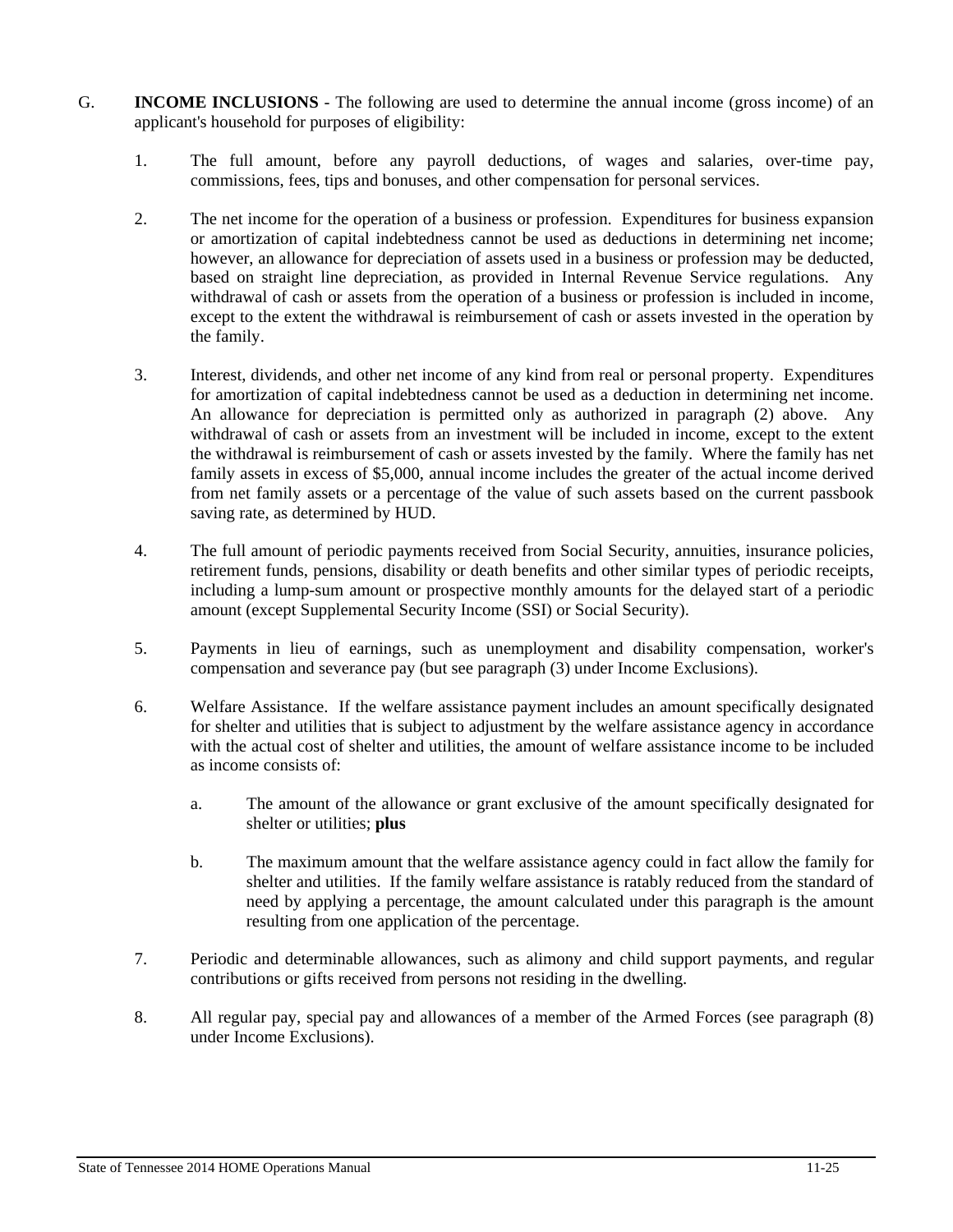- H. **INCOME EXCLUSIONS** The following are excluded from a household's income for purposes of determining eligibility:
	- 1. Income from employment of children (including foster children) under the age of 18 years.
	- 2. Payments received for the care of foster children or foster adults (usually individuals with disabilities, unrelated to the tenant family, who are unable to live alone).
	- 3. Lump-sum additions to family assets, such as inheritances, insurance payments (including payments under health and accident insurance and worker's compensation), capital gains and settlement for personal or property losses (except for payments in lieu of earnings – see paragraph (5) of Income Inclusions.
	- 4. Amounts received by the family that are specifically for, or in reimbursement of, the cost of medical expenses for any family member.
	- 5. Income of a live-in aide.
	- 6. Certain increases in income of a disabled member of the family residing in HOME assisted housing or receiving HOME tenant-based rental assistance (see 7. under L: Determining Whose Income to Count).
	- 7. The full amount of student financial assistance paid directly to the student or to the educational institution;
	- 8. The special pay to a family member serving in the Armed Forces who is exposed to hostile fire;
	- 9. a. Amounts received under training programs funded by HUD.
		- b. Amounts received by a person with a disability that are disregarded for a limited time for purposes of Supplemental Security Income eligibility and benefits because they are set aside for use under a Plan to Attain Self-Sufficiency (PASS).
		- c. Amounts received by a participant in other publicly assisted programs which are specifically for or in reimbursement of out-of-pocket expenses incurred (special equipment, clothing, transportation, child care etc.) which are made solely to allow participation in a specific program.
		- d. Amount received under a resident's service stipend. A resident service stipend is a modest amount (not to exceed \$200 per month) received by a resident for performing a service for the owner or manager on a part-time basis, that enhances the quality of life in the development. Such services may include, but are not limited to, fire patrol, hall monitoring, lawn maintenance, resident initiatives coordination and serving as a member of the governing board. No resident may receive more than one such stipend during the same period of time.
		- e. Incremental earnings and benefits resulting to any family member from participation in qualifying state or local employment training programs (including training not affiliated with a local government) and training of a family member as resident management staff. Amounts excluded must be received under employment training programs with clearly defined goals and objectives, are excluded only for the period during which the family member participates in the employment training program.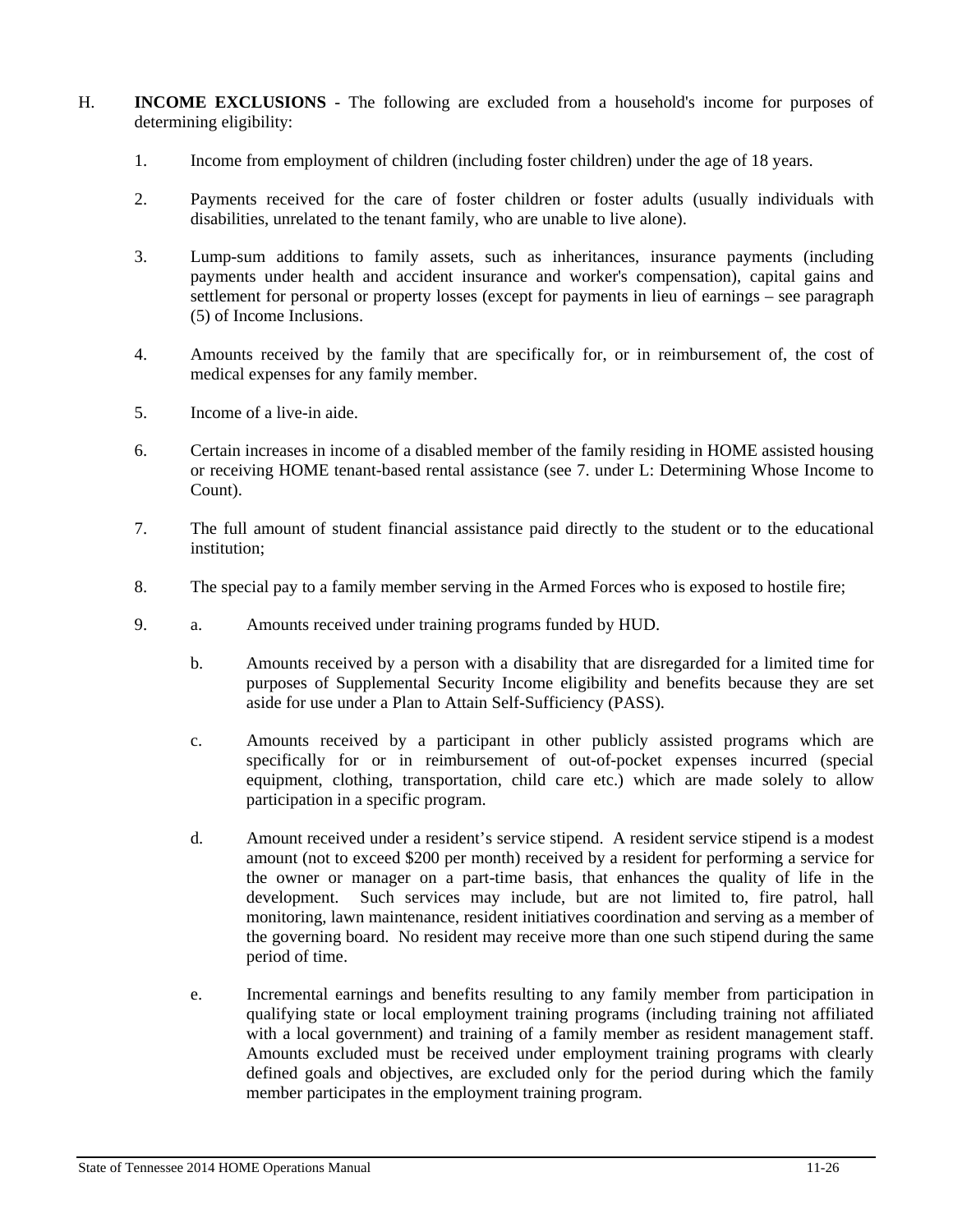- 10. Temporary, nonrecurring or sporadic income (including gifts).
- 11. Reparation payments paid by a foreign government pursuant to claims filed under the laws of that government by persons who were persecuted during the Nazi era.
- 12. Earnings in excess of \$480 for each full-time student 18 years old or older (excluding the head of household and spouse).
- 13. Adoption assistance payments in excess of \$480 per adopted child.
- 14. For public housing only, the earnings and benefits to any family member resulting from participation in a program providing employment training and supportive services in accordance with the Family Support Act of 1988, Section 22 of the 1937 Act, or any comparable federal, state or local law during the exclusion period.
- 15. Deferred periodic amounts from supplemental security income and social security benefits that are received in a lump sum amount or in prospective monthly amounts.
- 16. Amounts received by the family in the form of refunds or rebates under state or local law for property taxes paid on the dwelling unit.
- 17. Amounts paid by a state agency to a family with member who has a developmental disability and is living at home to offset the cost of services and equipment needed to keep the developmentally disabled family member at home.
- 18. Amounts specifically excluded by any other Federal statute from consideration as income for purposes of determining eligibility or benefits under a category of assistance programs that includes assistance under any program to which exclusions set forth in 24 CFR 5.609(c) apply. The following is a list of types of income that qualify for that exclusion (9/27/89 regulations):
	- a. The value of the allotment provided to an eligible household under the Food Stamp Act of 1977;
	- b. Payments to volunteers under the Domestic Volunteer Service Act of 1973 (employment through VISTA; Retired Senior Volunteer Program, Foster Grandparents Program, youthful offenders incarceration alternatives, senior companions);
	- c. Payments received under the Alaska Native Claims Settlement Act (43 U.S.C. 1626(a));
	- d. Income derived from certain sub-marginal land of the United States that is held in trust for certain Indian tribes (25 U.S.C. 259e);
	- e. Payments or allowances made under the department of Health and Human Services' Low-Income Home Energy Assistance Program (42 U.S.C. 8624(f));
	- f. Payments received under programs funded in whole or in part under the Job Training Partnership Act;
	- g. Income derived from the disposition of funds of the Grand River Band of Ottawa Indians;
	- h. The first \$2,000 of per capita shares received from judgement funds awarded by the Indian Claims Commission or the Court of Claims (25 U.S.C. 1407-1408) or from funds held in trust for an Indian tribe by the Secretary of Interior (25 U.S.C. 117);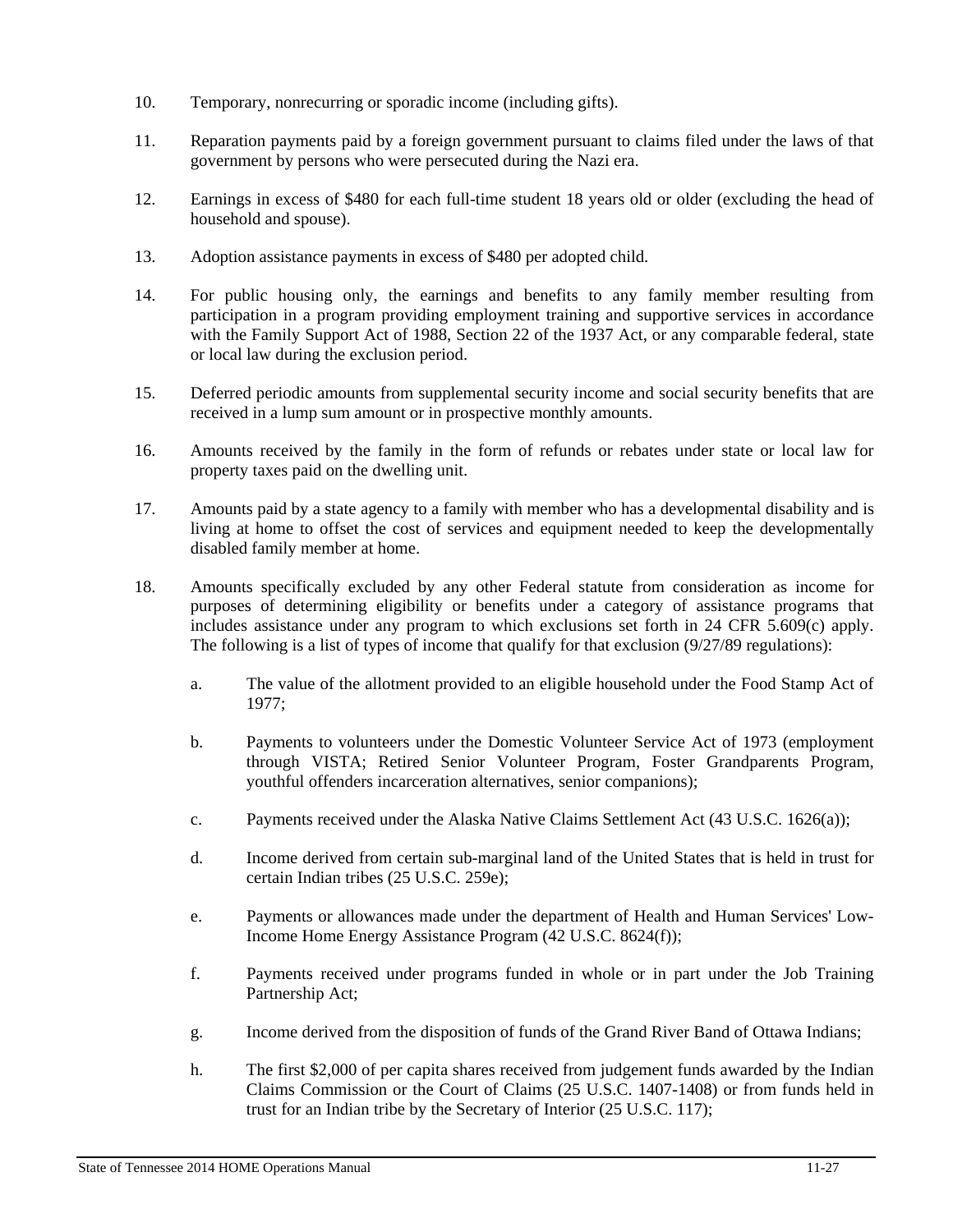- i. Amounts of scholarships funded under Title IV of the Higher Education Act of 1965 including awards under the Federal work-study program or under the Bureau of Indian Affairs student assistance programs (20 U.S.C. 1087uu);
- j. Payments received from programs funded under Title V of the Older Americans Act of 1965 (42 U.S.C. 3056(f));
- k. Any earned income tax credit refund payments received on or after January 1, 1991, including advanced earned income credit payments;
- l. Payments received after January 1, 1989 from the Agent Orange Settlement Fund or any other funds established pursuant to the settlement in the In Re Agent Orange product liability litigation MDL No. 381 (E.D.N.Y.)
- m. The value of any child care provided or arranged (or any amount received as payment for such care or reimbursement for costs incurred for such care) under the Child Care and Development Block Grant Act of 1990 (42 U.S.C. 9858q)
- n. Payments received under the Maine Indian Claims Settlement Act of 1980.
- o. Payments received under programs funded in whole or in part under the Job Training Partnership Act (employment and training programs for Native Americans and migrant and seasonal farm workers, Job corps, veterans employment programs, state job training programs and career intern programs, Americorps);
- p. Payments made by the Indian Claims Commission to the Confederated Tribes and Bands of Yakima Indian Nation or the Apache Tribe of Mescalero Reservation;
- q. Allowances, earnings, and payments to Americorps participants under the National and Community Service Act of 1990;
- r. Any allowance paid under the provisions of 38 U.S.C. 1805 to a child suffering from spina bifida who is the child of a Vietnam veteran;
- s. Any amount of crime victim compensation (under the Victims of Crime Act) received through crime victim assistance (or payment or reimbursement of the cost of such assistance); and
- t. Allowances, earnings and payments to individuals participating in programs under the Workforce Investment Act of 1998.
- I. **TIMING OF INCOME CERTIFICATIONS** All households that receive HOME assistance must be income eligible. At a minimum, income certification must be completed before assistance begins. A preliminary determination of eligibility may be made much earlier in the process.
	- 1. Application processing is labor intensive. Early screening for income eligibility can eliminate excessive work in processing an ineligible applicant.
	- 2. Establishing a deadline for formal eligibility determinations is a challenging part of the planning process. Generally, the HOME Program permits verification dated no earlier than 6 months prior to eligibility.
	- 3. The Grantee must calculate the annual income of the household by projecting the prevailing rate of income of the family at the time the Grantee determines that the family is income eligible. The eligibility of a household must be re-determined if more than six months elapses between the date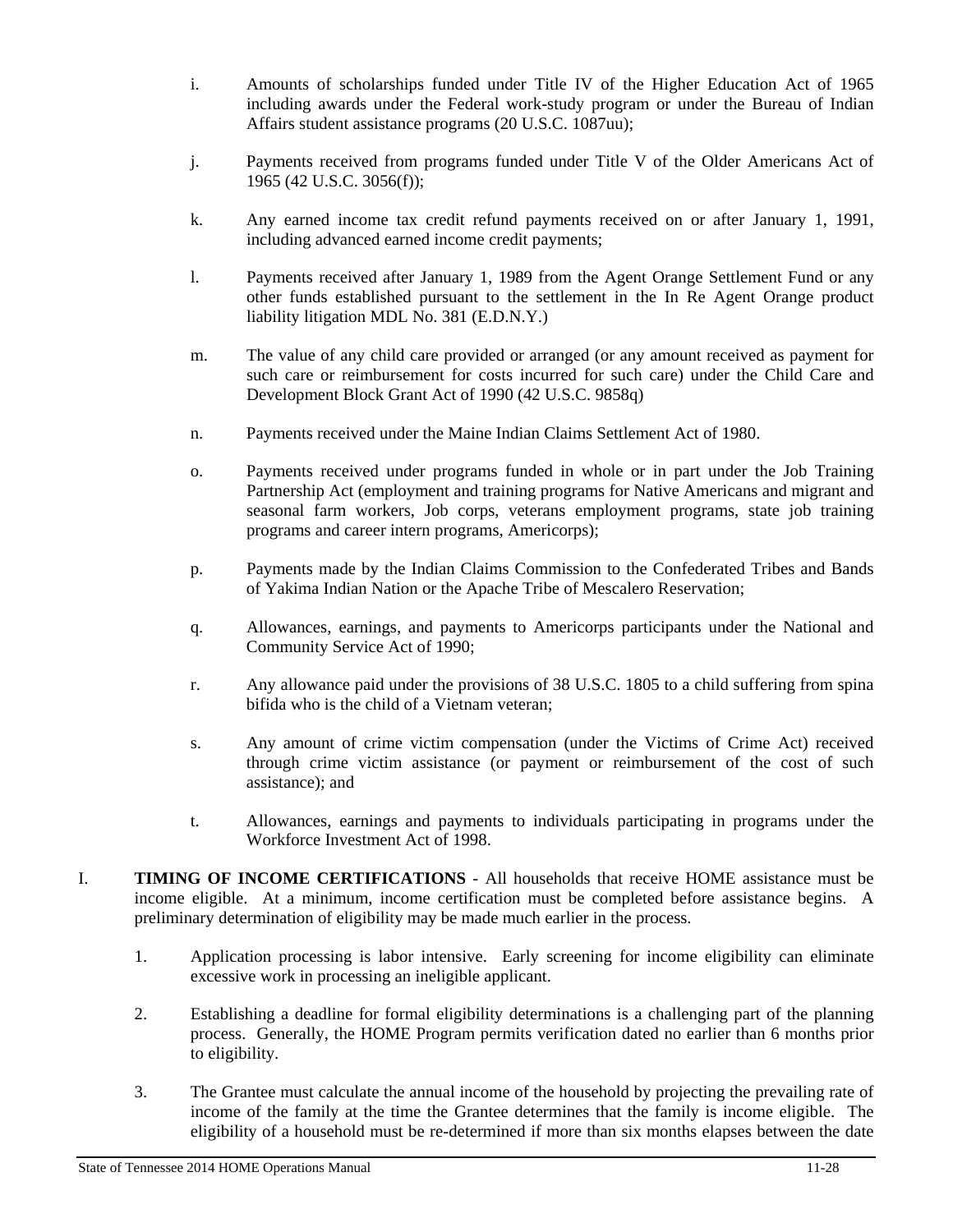the Grantee determines that a household is income-eligible and the date HOME assistance is provided.

- a. For homeowner rehabilitation projects, the date assistance is provided is the date of the rehabilitation contract.
- b. For homeownership programs, the income eligibility of the families is timed as follows:
	- i. In the case of a contract to purchase existing housing, it is the date of the purchase;
	- ii. In the case of a lease-purchase agreement for existing housing or for housing to be constructed, it is the date the lease-purchase agreement is signed; and
	- iii. In the case of a contract to purchase housing to be constructed, it is the date the contract is signed.
- J. **INCOME VERIFICATION**  Grantees must examine at least 2 months of source documents evidencing annual income (e.g. wage statement, interest statement, unemployment compensation statement) for each member of the family. Grantees must verify and retain documentation of all information collected to determine a household's income. Under the Section 8 Program, there are three forms of verification which are acceptable: third-party, review of documents, and applicant certification.
	- 1. THIRD-PARTY VERIFICATION Under this form of verification, a third party (e.g., employer, Social Security Administration, or public assistance agency) is contacted to provide information. Although written requests and responses are generally preferred, conversations with a third party are acceptable if documented through a memorandum to the file that notes the contact person and date of the call.
		- a. To conduct third party verifications, a Grantee must obtain a written release from the household that authorizes the third party to release required information.
		- b. Third-party verifications are helpful because they provide independent verification of information and permit Grantees to determine if any changes to current circumstances are anticipated. Some third-party providers may, however, be unwilling or unable to provide the needed information in a timely manner.
	- 2. REVIEW OF DOCUMENTS Documents provided by the applicant (such as pay stubs, IRS returns, etc.) may be most appropriate for certain types of income and can be used as an alternative to third-party verifications. Copies of documents should be retained in project files.

 Grantees should be aware that although easier to obtain than third-party verifications, a review of documents often does not provide needed information. For instance, a pay stub may not provide sufficient information about average number of hours worked, over-time, tips and bonuses.

 3. APPLICANT CERTIFICATION - When no other form of verification is possible, a certification by the applicant may be used. For example, it may be necessary to use an applicant certification for an applicant whose income comes from "odd jobs" paid for in cash.

 Applicant certification is the least reliable form of verification and may be subject to abuse. In some cases, the applicant certification can be supplemented by looking at the applicant's past history. The Grantee can review the previous year's income tax return to determine if the current year's income is consistent with activity for the previous year.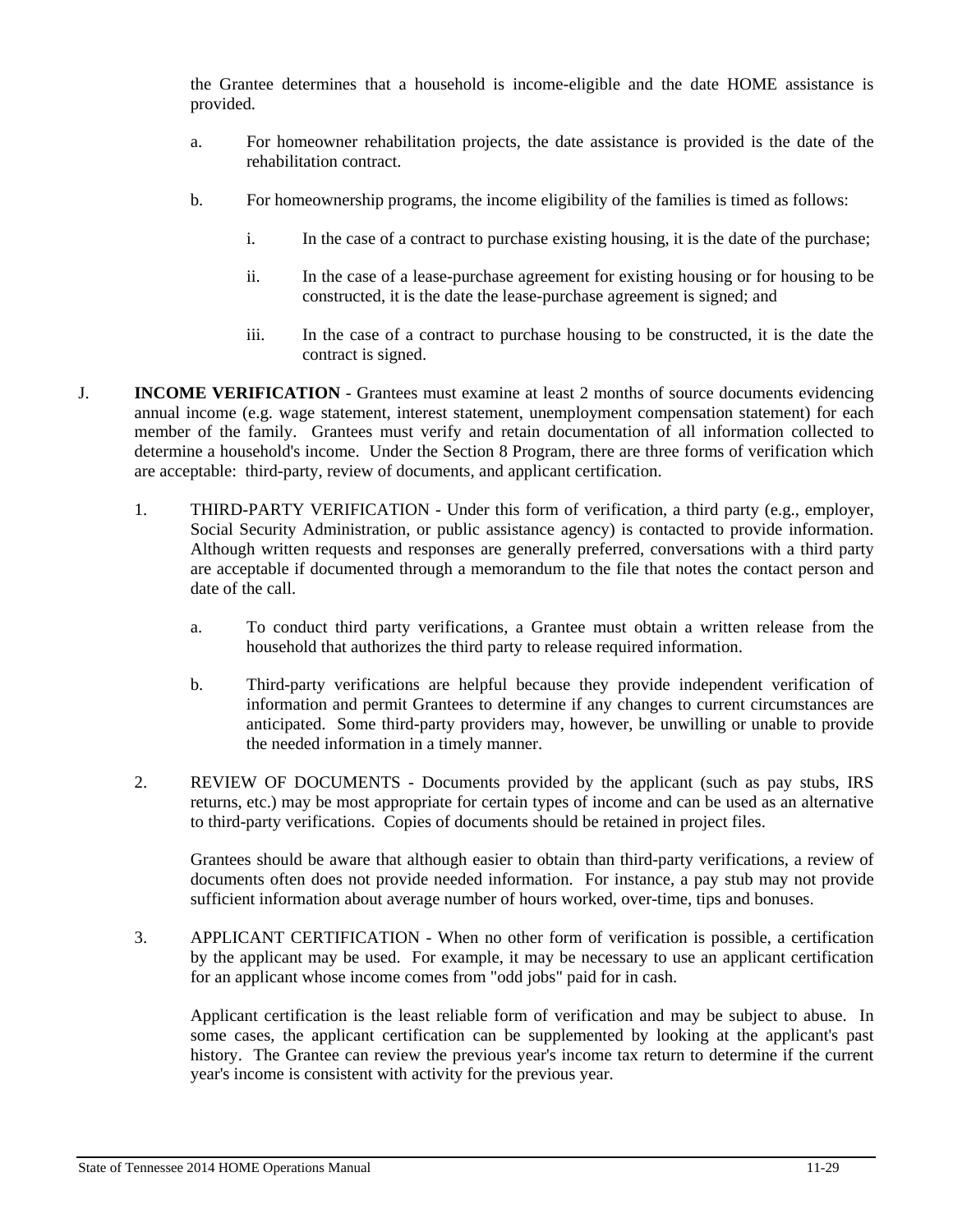- K. **CALCULATION METHODOLOGIES** Grantees must establish methodologies that treat all households consistently and avoid confusion.
	- 1. It is important to understand the basis on which applicants are paid (hourly, weekly or monthly, and with or without over-time). An applicant who is paid "twice a month" may actually be paid either twice a month (24 times a year) or every two weeks (26 times a year).
	- 2. It is important to clarify whether over-time is sporadic or a predictable component of an applicant's income.
	- 3. Annual salaries are counted as Annual Income regardless of the payment method. For instance a teacher receives an annual salary whether paid on a 9- or 12-month period.
- L. **DETERMINING WHOSE INCOME TO COUNT** Knowing whose income to count is as important as knowing which income to count. Under the Section 8 definition of income, the following income *is not counted*:
	- 1. INCOME OF LIVE-IN AIDES If a household includes a paid live-in aide (whether paid by the family or a social service program), the income of the live-in aide, regardless of its source, is not counted. (Except under unusual circumstances, a related person can never be considered a live-in aide);
	- 2. INCOME ATTRIBUTABLE TO THE CARE OF FOSTER CHILDREN Foster children are not counted as family members when determining family size to compare with the Income Limits. Thus, the income a household receives for the care of foster children is not included; and
	- 3. EARNED INCOME OF MINORS Earned income of minors (age 18 and under) is not counted. However, unearned income attributable to a minor (e.g., child support, AFDC payments, and other benefits paid on behalf of a minor) is counted.
	- 4. TEMPORARILY ABSENT FAMILY MEMBERS The income of temporarily absent family members is counted in Annual Income - regardless of the amount the absent family member contributes to the household. For example, a construction worker earns \$600/week at a temporary job on the other side of the State. He keeps \$200/week for expenses and sends \$400/week home to his family. The entire \$600/week is counted in the family's income;
	- 5. ADULT STUDENTS LIVING AWAY FROM HOME If the adult student is counted as a member of the household in determining the Income Limit used for eligibility of the family, the first \$480 of the student's income must be counted in the family's income. Note, however, that the \$480 limit does not apply to a student who is head of household or spouse (their full income must be counted); and
	- 6. PERMANENTLY ABSENT FAMILY MEMBER If a family member is permanently absent from the household (e.g., a spouse who is in a nursing home), the head of household has the choice of either counting that person as a member of the household, and including income attributable to that person as household income, or specifying that the person is no longer a member of the household.
	- 7. PERSONS WITH DISABILITES During the annual recertification of a family's income, increases in the income of a disabled member of qualified families residing in HOME assisted housing or receiving HOME tenant- based rental assistance is excluded. 24 CFR 5.61(a) outlines the eligible increases in income. These exclusions from annual income are of limited duration. The full amount of increase to an eligible family's annual income is excluded for the cumulative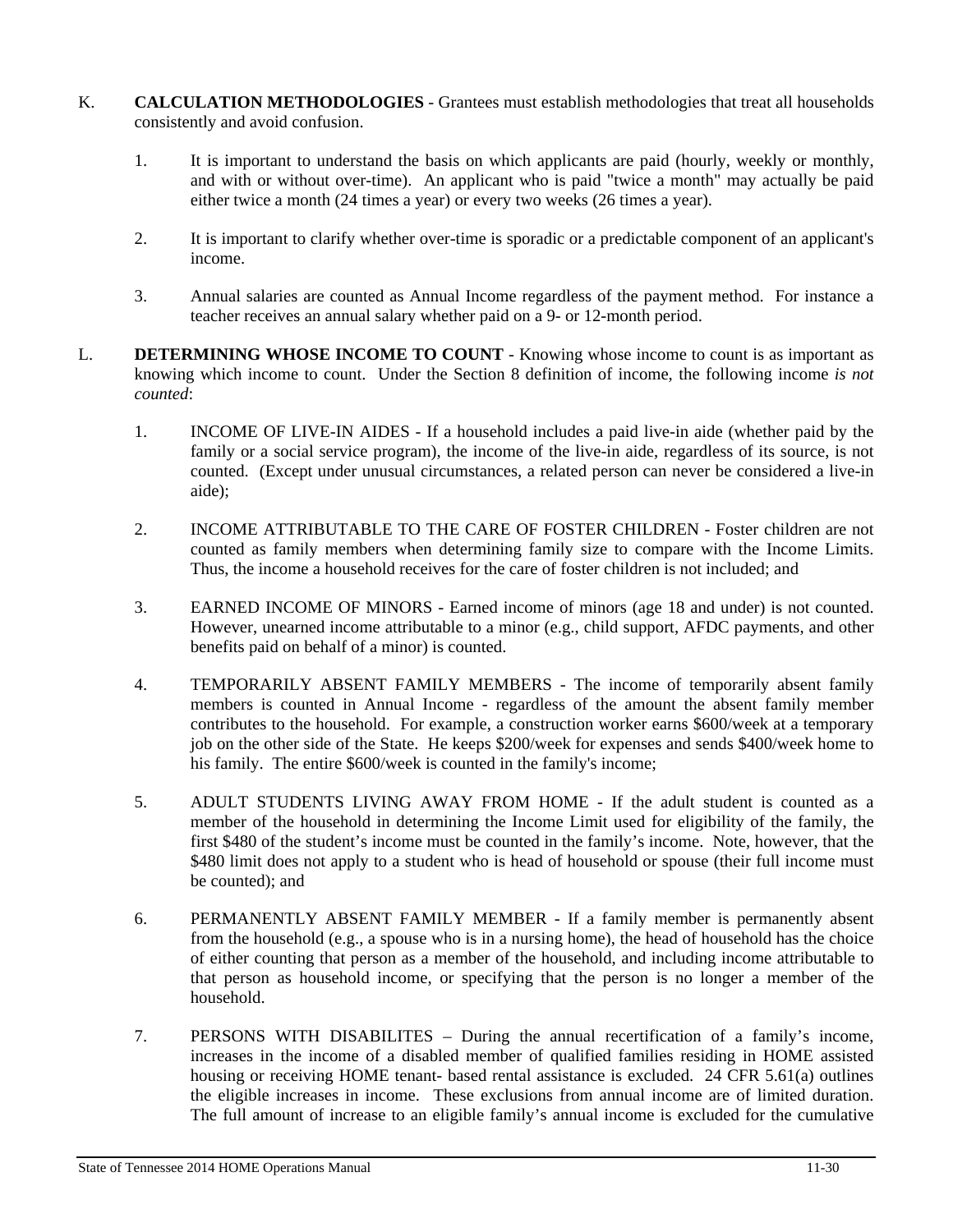12-month period beginning on the date the disabled family member is first employed or the family first experiences an increase in annual income attributable to the employment. During the second cumulative 12-month period, 50 percent of the increase in income is excluded. The disallowance of increased income of an individual family member who is a person with disabilities is limited to a lifetime 48-month period.

- M. **USING ADJUSTED GROSS INCOME**  Adjusted Gross Income is *not* used for HOME homeowner rehabilitation programs, homeownership programs, or for determining tenant eligibility for rental housing programs. Adjusted Gross Income is needed only to calculate:
	- 1. The rent for a tenant in a HOME assisted rental unit whose rent must be adjusted because the household income increases above 80 percent of the area median; and
	- 2. A household's eligibility for and the amount of assistance to be provided under the Uniform Relocation Act or Section 104(d) relocations and tenant assistance requirements
- N. **CALCULATING ADJUSTED GROSS INCOME** Adjusted gross income is the annual gross income minus any of the five following deductions (also called allowances) that apply to the household. The household's eligibility for deductions depends, in part, on the type of household that it is. Monthly adjusted income is Annual Adjusted Income divided by 12 months.

### 1. FOR ALL HOUSEHOLDS:

- a. \$480 for each dependent. (A dependent is a person, other than the head or spouse, who is under 18, or handicapped or disabled, or a full-time student of any age)
- b. Reasonable child care expenses (for children 12 and under) that enable a family member to work or go to school and are not reimbursed. The allowable expenses cannot exceed the income generated by that household member during the period the care is being provided. To document that the anticipated child care expenses can be deducted, the household must (1) identify the child(ren) who will be cared for; (2) identify the family member who is enabled to work or attend school because of child care (generally the person with the lowest income – the person who would quit work to take care of the children if no child care were available  $-$  is considered the family member enabled to work). This family member must provide documentation that he or she is employed, actively looking for work or is currently enrolled in a vocational program or degree-granting institution. The family member does not need to be a full time student. (3) demonstrate that no other adult household member is available to care for the child; (4) identify the child care provider; and (5) provide documentation of costs.
- c. Expenses (in excess of 3% annual gross income) for the care of a handicapped or disabled family member that enable that person or another person to work (includes care attendant and necessary equipment and apparatus). Expenses may be deducted only if (1) they are reasonable; (2) they are not reimbursed from another source, such as insurance; (3) they do not exceed the amount of income generated by the person enabled to work; and (4) they are in excess of three percent of annual income.

### 2. FOR ELDERLY OR DISABLED HOUSEHOLDS ONLY:

 a. An elderly household is any household in which the head, spouse, or sole member is 62 years of age or older. For example, a husband, age 59, and wife, age 62, would be considered an elderly household.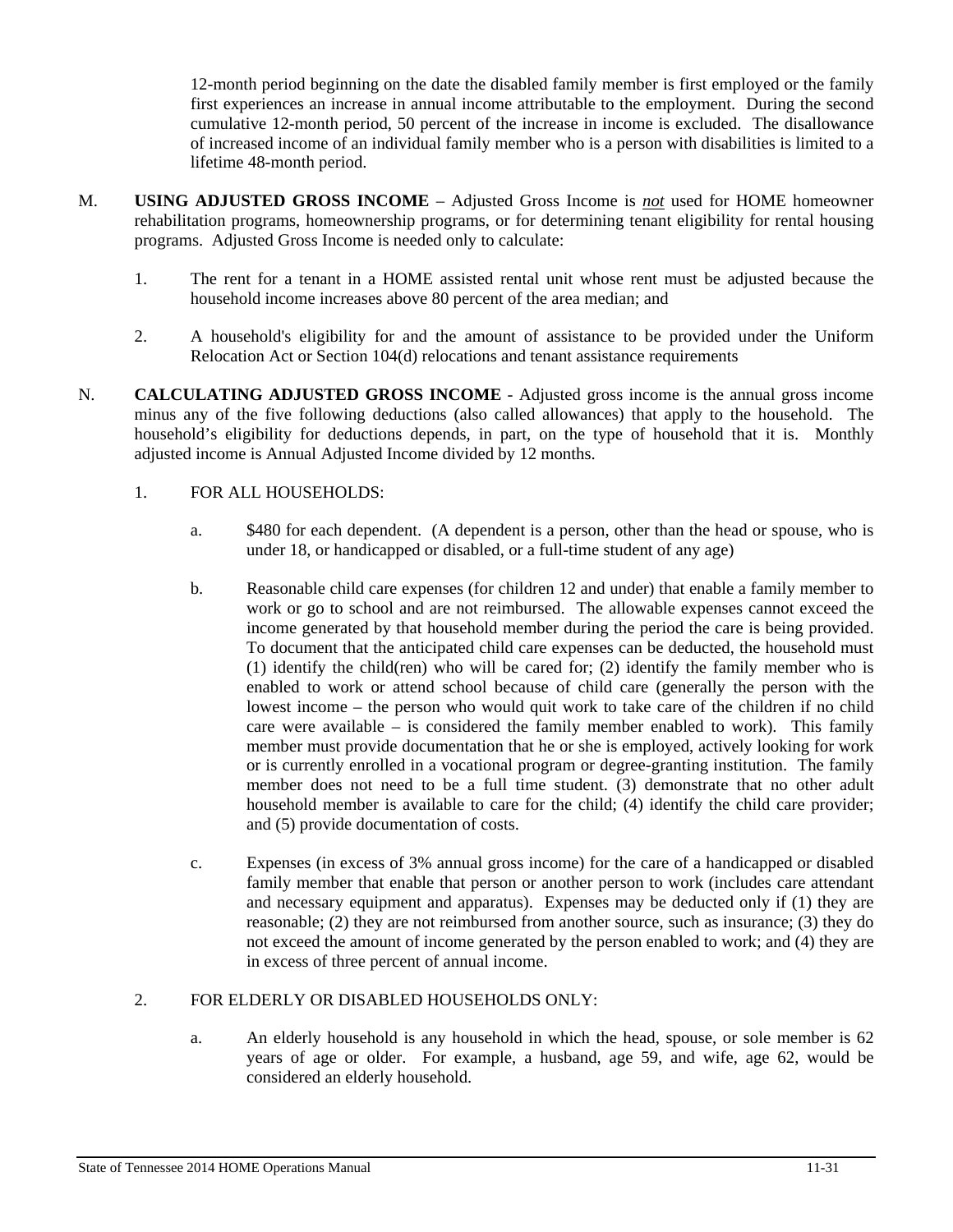- b. A disabled household is any household in which the head, spouse or sole member is a person with disabilities. For example, a husband, age 42, and wife, age 38 and disabled, would be considered a disabled household.
- c. Living with an elderly or disabled relative does not qualify a household for this deduction unless the relative is the head or spouse of the family. For example, if a non-elderly, nondisabled couple take in an elderly parent; this is not a qualified elderly or disabled household. But if the couple moves in with the elderly or disabled parent, the parent is the head of household and the family is qualified for the deduction.
- d. Medical expenses in excess of 3% of annual income that are not reimbursed by insurance or other sources.
- e. Any household that meets the definition of an elderly or disabled household is entitled to a deduction of \$400 per household.

# **VII. TENANT APPLICATION**

- a. An applicant must have on file with \_\_\_\_\_\_\_\_\_\_\_\_\_\_\_\_\_\_\_\_\_\_\_\_\_\_\_\_\_\_ a completed Application for Rental Housing Assistance (RH-3), including all information and documentation in support of the application. This information and documentation must be submitted to at least ten (10) days after the request for these documents is mailed or hand-delivered to the applicant.
- B. The applicant must be income eligible. An applicant's reported gross annual income shall be verified by written evidence which may include, but is not limited to:
	- 1. Pay stubs;
	- 2. Certified statements from employers;
	- 3. Self-employment accounting records certified by an independent accountant;
	- 4. Income tax returns;
	- 5. Bank statements; and
	- 6. Eligibility letters from the Social Security Administration and/or the Department of Human Services.
- C. Applicants shall present evidence of their ability to pay the required rents. Acceptable evidence shall include:
	- 1. A valid Section 8 Voucher or Certificate;
	- 2. A gross income at least three and one-third (3.33) times greater than the applicable gross rent (e.g., an income of \$1,320/month for a rent of \$396/month);
	- 3. A successful history of paying rent higher than the applicable HOME rent for the immediate prior twelve months. This is only acceptable in cases where an applicant's living conditions or circumstances would be substantially improved by moving into a HOME unit; or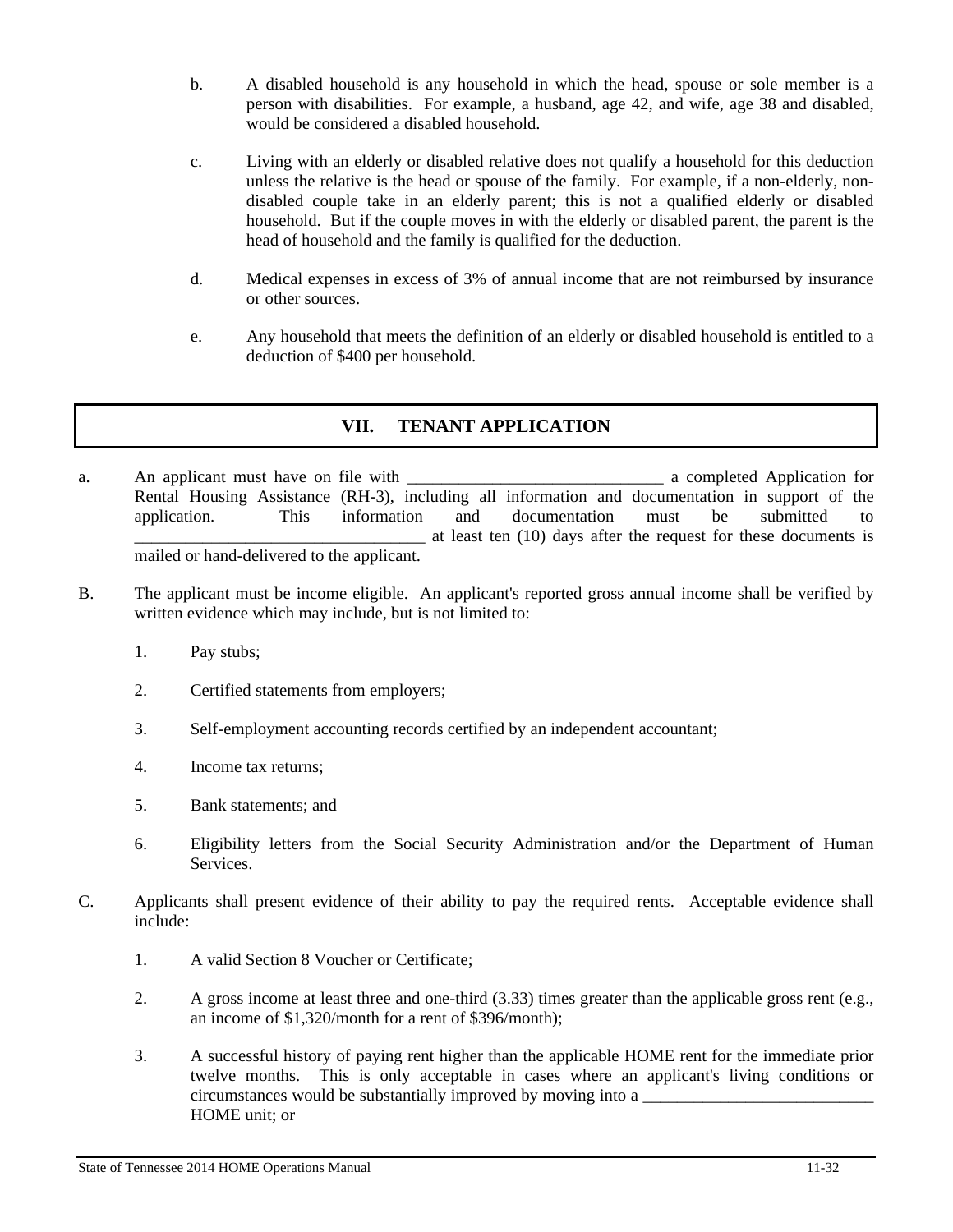- 4. Other verifiable evidence acceptable to \_\_\_\_\_\_\_\_\_\_\_\_\_\_\_\_\_\_\_\_\_\_\_\_\_.
- E. A credit report may be used to verify a reported credit history.
- F. A criminal background check may be used in the application process.

# **VII. TENANT SELECTION/OCCUPANCY REQUIREMENTS**

- A. HOME rental units must achieve initial occupancy within 18 months of project completion. For units not leased within 6 months, the grantee must provide a plan for enhanced marketing of the project. If there is no initial occupancy within 18 months, the HOME funds must be repaid to THDA.
- B. Qualified applicants with completed applications will be selected for available rental units on a first come, first served basis. To be considered *complete*, the application and all requested documentation must be received by \_\_\_\_\_\_\_\_\_\_\_\_\_\_\_\_\_\_\_\_\_\_\_\_\_\_\_\_\_\_\_\_\_\_\_\_\_.
- C. All qualified applicants will be placed on a waiting list according to chronological order, based on the date received the completed application. All applicants who are placed on a waiting list will be so notified.
- D. All applicants who are rejected for any cause shall be notified of the reason(s) for their rejection. Said notification shall be hand-delivered or mailed to the applicant at his/her/their last known address within ten (10) days after rejection of the application.

# **VIII. TENANT LEASE PROTECTIONS**

A. Tenants will be required to sign a lease. If the tenant is a Section 8 Voucher or Certificate user, the lease will be the same Section 8 lease that would be signed with any landlord. If the tenant does not have a Section 8 Voucher or Certificate, the lease will be the HOME lease (RH-6). In either case, the lease protects both the tenant and \_\_\_\_\_\_\_\_\_\_\_\_\_\_\_\_\_\_\_\_\_\_\_\_\_\_\_\_\_\_\_\_, and sets forth the tenant's responsibilities as well as \_\_\_\_\_\_\_\_\_\_\_\_\_\_\_\_\_\_\_\_\_\_\_\_\_\_\_\_\_\_\_\_\_\_\_\_\_\_\_ responsibilities and obligations as a landlord. The lease, between the tenant and \_\_\_\_\_\_\_\_\_\_\_\_\_\_\_\_\_\_\_\_\_\_\_\_\_\_\_\_ will be for at least ONE year, unless by mutual consent the tenant and \_\_\_\_\_\_\_\_\_\_\_\_\_\_\_\_\_\_\_\_\_\_\_\_\_\_\_\_\_\_\_\_\_\_\_\_\_ agree to a lesser term.

- B. \_\_\_\_\_\_\_\_\_\_\_\_\_\_\_\_\_\_\_\_\_\_\_\_\_\_\_\_\_\_\_\_\_\_\_\_\_\_\_\_\_ may not terminate the tenancy or refuse to renew the lease of a tenant except for serious or repeated violation of the terms of the lease; for violation of applicable federal, state or local law; for completion of the tenancy period for transitional housing or failure to follow any required transitional housing supportive services; or for other good cause. Good cause does not include an increase in the tenant's income or refusal of the tenant to purchase the housing. Any termination of refusal to renew must be preceded by not less than 30 days by the owner's service upon the tenant of a written notice specifying the grounds for the action.
- C.  $\blacksquare$  must maintain the total development in compliance with all applicable local codes, rehabilitation standards, ordinances, and zoning ordinances at the time of project completion. In the absence of a local code, HOME-assisted rental new construction must meet the Standard Building Code and HOME-assisted rental rehabilitation must meet the Standard Housing Code. All other HOME-assisted rental housing (e.g., acquisition) must meet all applicable State and local housing quality standards and code requirements and if there are no such standards or code requirements, the housing must meet all applicable state and local housing quality standards and code requirements and if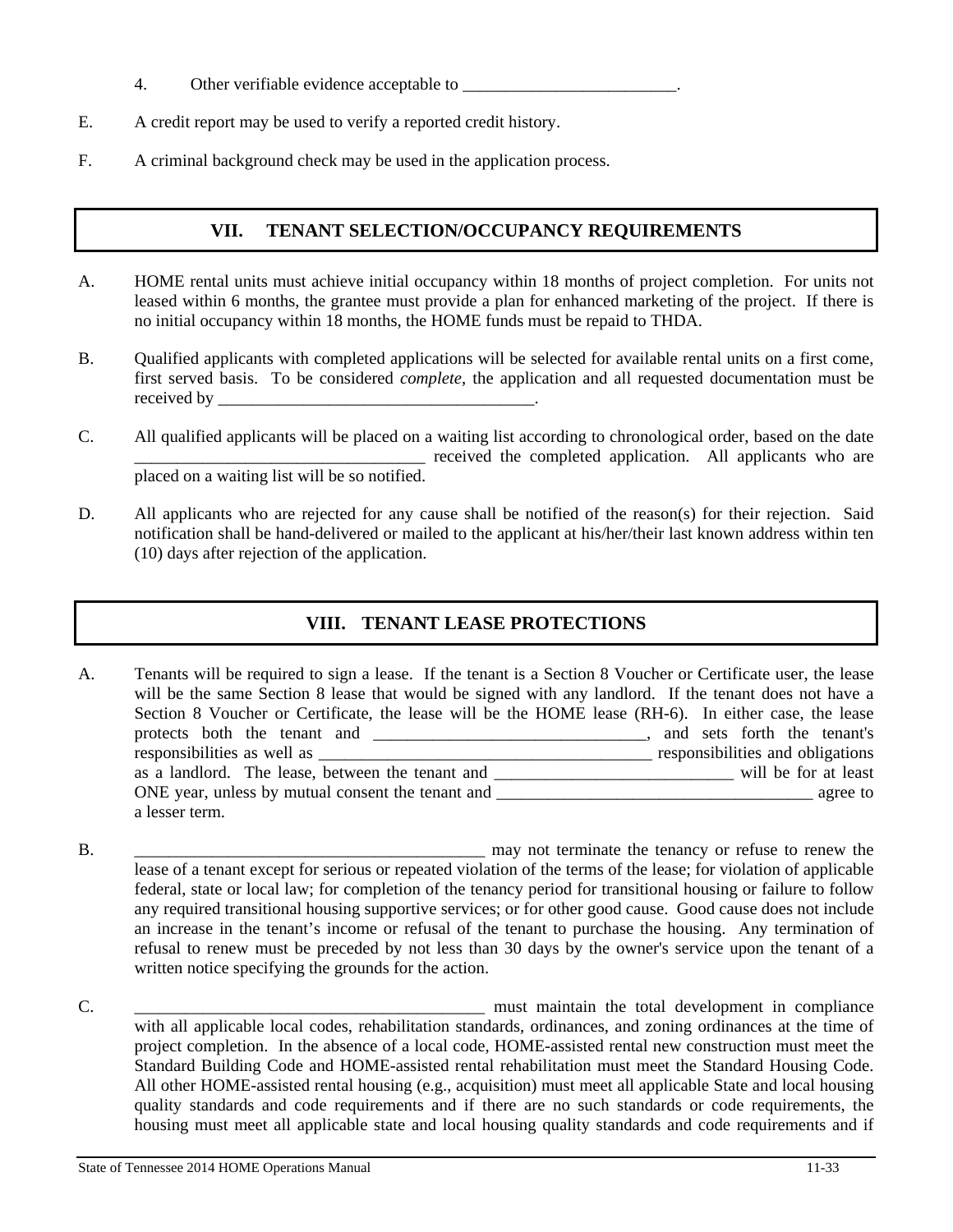there are no such standards, or code requirements, the housing must meet the ongoing property standards as specified by HUD based on the HUD Physical Inspection procedures (Uniform Physical Conditions Standards (UPCS)). Prescribed by HUD pursuant to 24CFR5.705.

- D.  $\Box$  may not refuse to lease a HOME-assisted unit to a family which holds a rental certificate (Rental Certificate Program) or a rental voucher (Rental Voucher Program) or a comparable document under the HOME program.
- E. \_\_\_\_\_\_\_\_\_\_\_\_\_\_\_\_\_\_\_\_\_\_\_\_\_\_\_\_\_\_\_\_\_\_\_\_\_\_\_\_\_\_ is required by the Fair Housing Act to give all applicants and tenants equal treatment and is prohibited from discriminating against anyone with respect to race, color, religion, sex, disability, familial status, or national origin. However, there are limited circumstances when the Act requires a housing provider to treat persons with disabilities differently, to enable them to have equal access to, or enjoyment of, housing and other housing-related programs. The Fair Housing Act requires owners to provide "reasonable accommodation" to persons with disabilities. This means that This means that the may have to modify rules, policies, practices, procedures, procedures, procedures, procedures, procedures, procedures, procedures, procedures, procedures, procedures, procedures, procedu and/or services to afford a person with a disability an equal opportunity to use and enjoy the housing.
- F. Certain Lease Terms are prohibited. These include:
	- 1. *AGREEMENT TO BE SUED* Agreement by the tenant to be sued, admit guilt, or to a judgment in favor of the owner in a lawsuit brought in connection with the lease.
	- 2. *TREATMENT OF PROPERTY* Agreement by the tenant that the owner may take, hold, or sell personal property of household members without notice to the tenant and a court decision on the rights of the parties.
		- a. This prohibition, however, does not apply to an agreement by the tenant concerning disposition of personal property remaining in the housing unit after the tenant has moved out of the unit. The owner may dispose of this personal property in accordance with the state law.
	- 3. *EXCUSING THE OWNER FROM RESPONSIBILITY -* Agreement by the tenant not to hold the owner or the owner's agents legally responsible for actions or failure to act, whether intentional or negligent.
	- 4. *WAIVER OF NOTICE* Agreement by the tenant that the owner may institute a lawsuit without notice to the tenant.
	- 5. *WAIVER OF LEGAL PROCEEDINGS* Agreement by the tenant that the owner may evict the tenant or household members without instituting a civil court proceeding in which the tenant has the opportunity to present a defense or before a court decision on the rights of the parties.
	- 6. *WAIVER OF A JURY TRIAL* Agreement by the tenant to waive any right to a jury trial.
	- 7. *WAIVER OF RIGHT TO APPEAL COURT DECISION* Agreement by the tenant to waive the tenant's right to appeal or to otherwise challenge in court a decision in connection with the lease.
	- 8. *TENANT CHARGEABLE WITH COST OF LEGAL ACTIONS REGARDLESS OF OUTCOME*  Agreement be the tenant to pay attorney fees or other legal costs even if the tenant wins the court proceeding be the owner against the tenant. The tenant, however, may be obligated to pay costs if the tenant loses.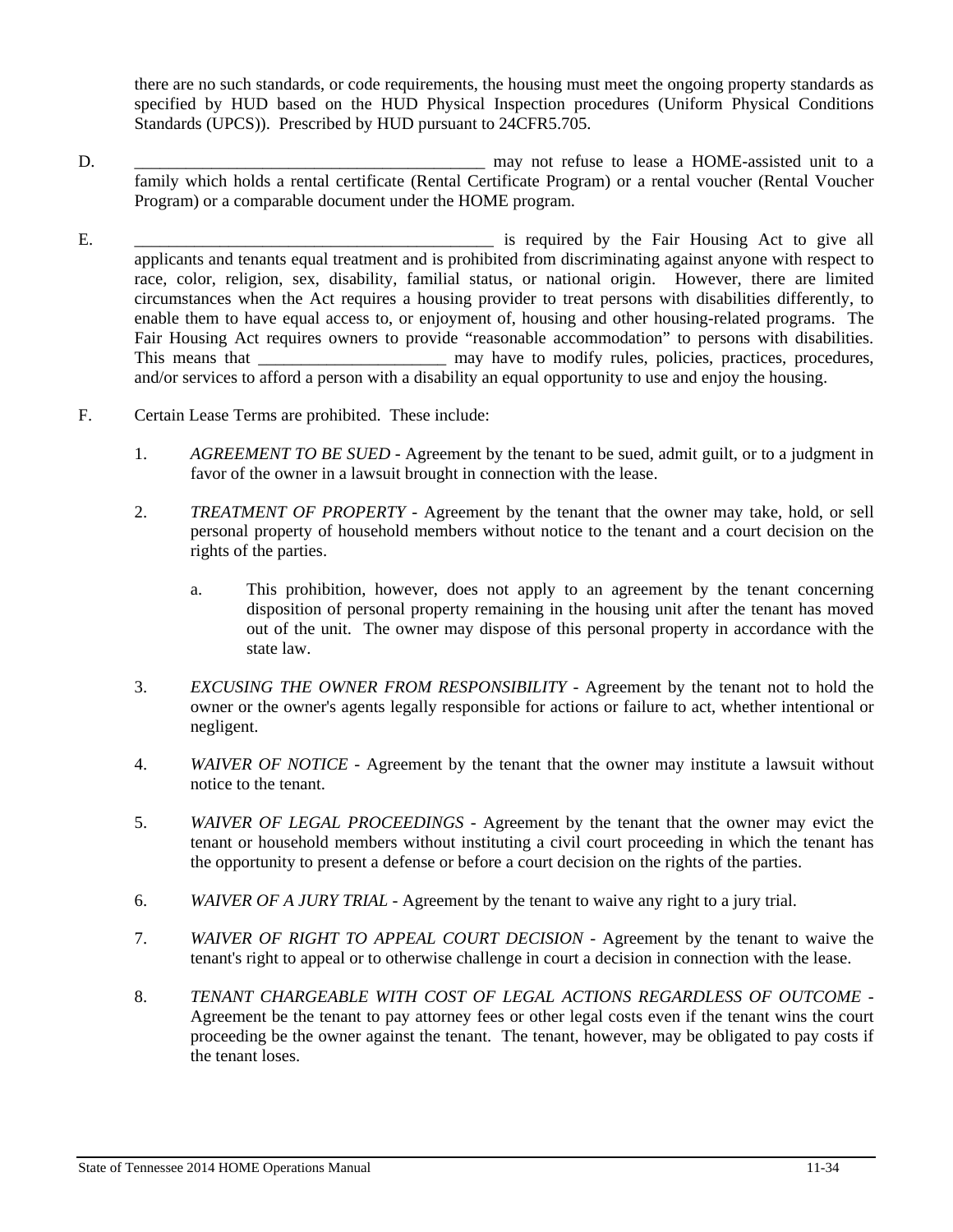## **IX. SECURITY DEPOSITS**

A. Tenants will be required to make a reasonable security deposit. You will be permitted to make said deposit in equal monthly installments of the first six (6) months of your lease term. The specific amount and manner for handling the security deposit will be set forth in the lease. A security deposit shall not exceed the lower of one month's rent or 30% of the tenant's gross monthly income.

# **X. RENT LEVELS**

- A. Rents are controlled for the length of the applicable affordability period. These rents are determined on an annual basis by HUD. \_\_\_\_\_\_\_\_\_\_\_\_\_\_\_\_\_\_\_\_\_\_\_\_\_\_\_\_\_\_\_\_\_\_\_\_ will be provided with these rents, which include all utilities. The utilities paid by tenants must be subtracted from the rents provided to determine the maximum allowable rents. The applicable utility allowance is provided by the local PHA or THDA. HOME rent limits are on file and open for public inspection in \_\_\_\_\_\_\_\_\_\_\_\_\_\_\_\_\_\_\_\_\_\_\_\_\_\_\_\_\_'s office.
- B. HOME rents may increase or decrease from year to year. If rents are increased, tenants will be notified in writing at least 30 days in advance. HOME rents may not rise above the limits set by HUD.
- C. Rents for each HOME-assisted rental project must be submitted to THDA annually for review and approval.
- D. Grantees with rental projects of 10 or more units must submit an annual report of the project's financial condition to THDA. In the event that a problem is identified (i.e. the project expenses significantly exceed the revenues), THDA may implement corrective action(s) to restore the financial viability of the project. Such actions may include more frequent reporting, technical assistance or the institution of a substitute owner or manager.

### **XI. INCOME RECERTIFICATON**

- A. As long as the rental unit is governed by the HOME "affordability period" of 5 to 20 years, tenant income must be rechecked and re-certified on an annual basis. The annual re-certification is required by the HOME regulations and helps to insure that the program continues to serve low or very low income households.
- B. Should the income of a household rise above the HOME income limits, adjusted by family size, the household *will not* be evicted or be required to move. The household would, however, be required to pay higher rent. In such a case, HOME regulations require that these tenants pay 30% of their *adjusted* gross monthly income for rent and utilities

## **XII. DEFINITIONS**

### **FULL-TIME EMPLOYMENT**

A job at which a person regularly spends 31 or more hours per week.

### **HANDICAPPED OR DISABLED**